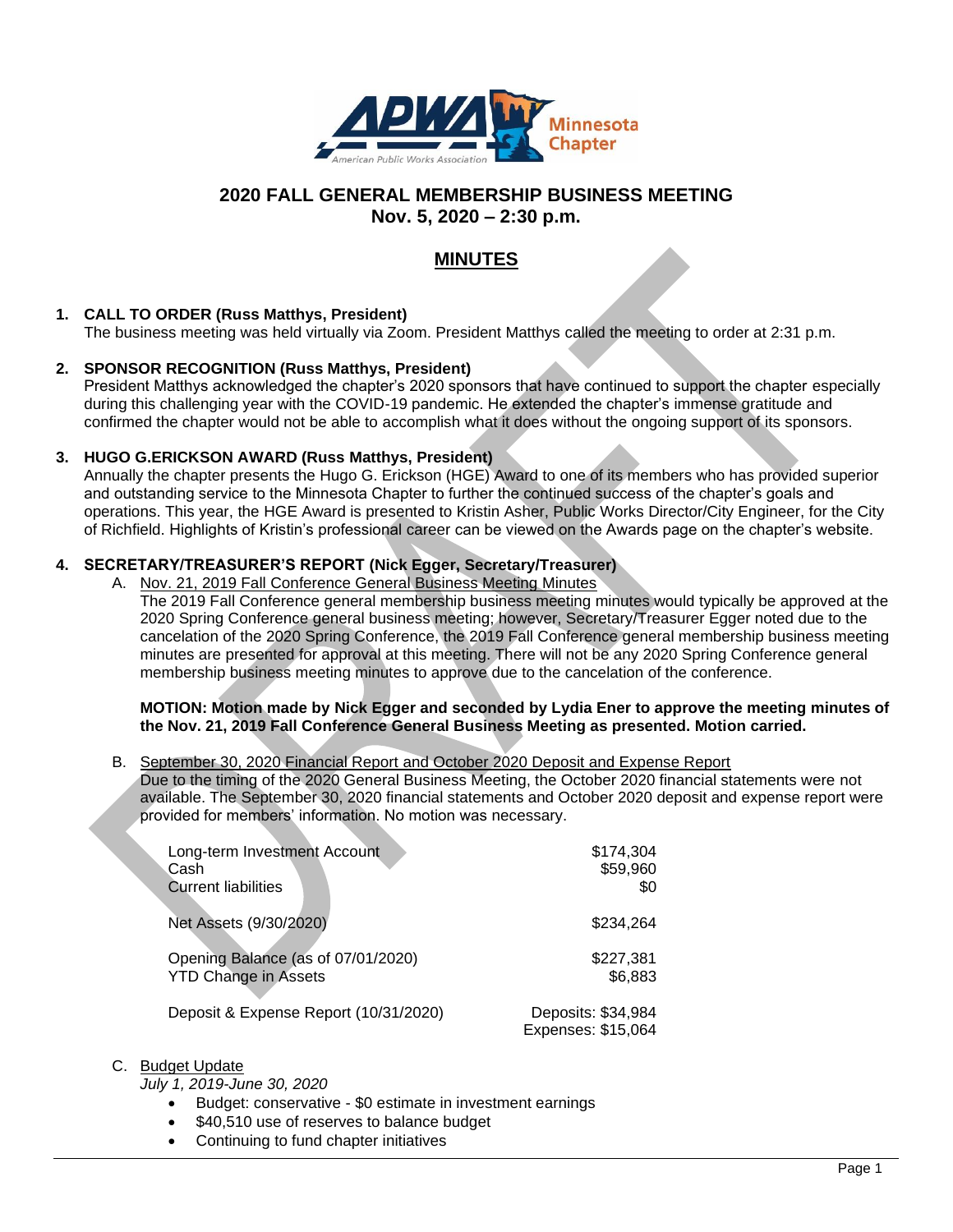*July 1, 2020-June 30, 2021*

- Budget: conservative \$0 estimate in investment earnings
- A "keep the lights on" approach. Shared pain across all committees
- Budget about \$50,000 lower than previous FY
- Heavy impact on revenues due to lack of conferences plus conference preparation expenses
- Likely to have to utilize some of investment balance to maintain checking account balance above policy minimum (\$25,000)
- Projecting \$10,000 deficit at year end
- Good News: Record sponsorship support! (35 sponsor, \$30,000+ raised)

# **5. PRESIDENT'S REPORT (Russ Matthys, President)**

- A. Recognition of Chapter Committee Chairs President Matthys acknowledged the work and time committee chairs put into keeping their committees engaged. He commended their leadership and thanked them for their volunteerism.
- B. Recognition of Outgoing Deputy Treasurer

President Matthys extended appreciation to Lee Gustafson who became the chapter's unofficial financial consultant and tax advisor in 2012. In 2015, he was officially recognized as the chapter's Deputy Treasurer. Through Lee's guidance and oversight, the chapter moved from APWA handling the chapter's finances to transferring those responsibilities back to the chapter. Lee's historical knowledge of both APWA and the chapter facilitated the transition to a smooth and successful outcome.

C. Strategic Planning

The chapter's Strategic Plan will be discussed at the Executive Committee's year-end and new board member orientation meeting. The plan was last discussed at length in December 2017 with the development of the 2018-2020 Strategic Plan and Infographic identifying key initiatives. In light of the pandemic, the Executive Committee will review those initiatives and implementation.

**6. AWARDS RECOGNITION (Sarah Lloyd, Awards Committee Chair, and Richard McCoy, Vice Chair)**

In addition to the Hugo G. Erickson Award presented previously, the Awards Committee recognized the following for 2020. For additional information regarding each award, visit the chapter's website Awards page.

- Life Member Award: John Rodeberg, SEH
- APWA National Awards
	- o *Project of the Year, Historical Restoration \$5M-\$25M category:* Historic North Loop Public Realm Reconstruction, City of Minneapolis; Consultant – Stantec; Contractor – Meyer Contracting
	- o *Professional Manager of the Year – Water Resources:* Steve Klein, Barr Engineering Company
	- o *Public Works Top Ten Leaders of the Year*: Kristin Asher, City of Richfield
	- PACE Award: Minnesota Chapter. This is the chapter's 16<sup>th</sup> consecutive year to receive the PACE Award.
- APWA 2021 National Award Deadlines
	- o Excellence in Snow and Ice Control: December 1, 2020
	- o Top Ten, POY, Others: March 1, 2021
	- o PACE Award: June 1, 2021
- APWA-MN Chapter Local Awards. Awards Vice Chair McCoy added the chapter received 12 projects of the year submittals.
	- o *Public Works Employee of the Year:* Jary Lee, City of St. Paul
	- o *Superintendent of the Year:* Linda Mullen, City of Burnsville
	- o *Manager of the Year:* John Olson, City of Hutchinson
	- o *Environmental Stewardship Award:* City of Eden Prairie Sustainable Eden Prairie
	- o *Project of the Year Award:* City of Fridley, Fridley Civic Center; Agency City of Fridley; Designer BKV Group, Oertel Architects, Wenck Associates; Contractor – McGough Construction
	- o *Project of the Year Award-Honorable Mention:* CSAH 21 Downtown Prior Lake Improvements; Agency – City of Prior Lake; Designer – Bolton & Menk, Inc.; Contractor – S.M. Hentges & Sons, Inc.
	- o *Project of the Year Award-Honorable Mention:* Levee Park Dock Improvements; Agency City of Red Wing; Designer – Kimley-Horn & Associates; Contractor – Meyer Contracting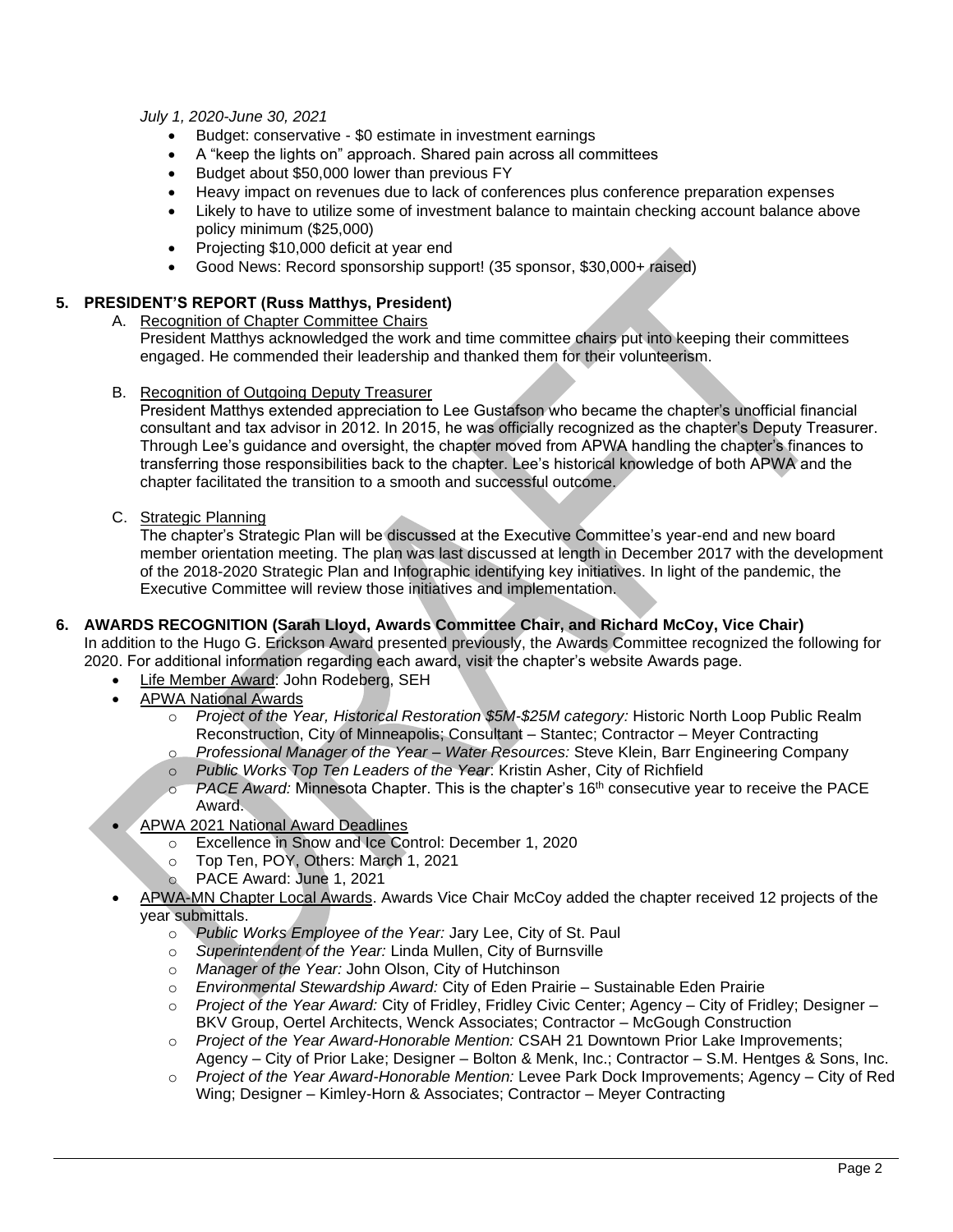# **7. TELLER'S COMMITTEE REPORT (Amy Grothaus, Past President)**

The Tellers Committee consists of the chapter's Past President (chair), President, Chapter Delegate and Alternate Delegate. Past President Grothaus presented the Tellers Committee Report. The APWA-MN Chapter has successfully conducted its election for executive committee members electronically. Voting opened on October 6 and closed on October 27 with a total of 294 ballots returned, representing about 32% of eligible voters.

The Tellers Committee presented the following 2020 election results to the general membership:

Secretary/Treasurer Monica Heil, WSB

President **Beth Engum, CBS Squared, Inc.** Vice President Nick Egger, City of Hastings Director – Manager/Engineer Zach Johnson, City of Lakeville Director – Vendor/Contractor Mike Purdy, MacQueen Equipment Director – Superintendent Deb Williams, City of Bloomington

### **MOTION: Motion made by Russ Matthys and seconded by Rod Rue to approve the Tellers Committee report for 2020. Motion carried.**

The Tellers Committee extended congratulations to these individuals and their upcoming service on the Executive Committee. The Tellers Committee also recognized and thanked those chapter members who, while not being elected, demonstrated service and commitment to the organization by willingly being on the ballot. Those members are Mitchell Hoeft, Jen Desrude, Rile Dvorak, and Joe Paumen.

# **8. RECOGNITION OF OUTGOING EXECUTIVE COMMITTEE MEMBERS (Russ Matthys, President)**

President Matthys called Vice President Beth Engum and Secretary/Treasurer Nick Egger to join him in recognizing the outgoing directors:

> Amy Grothaus, Past President Jupe Hale, Director – Manager/Engineer Mark Rehder, Director – Vendor/Contractor Joe Wiita, Director – Superintendent

Matthys extended gratitude to the outgoing directors and Past President Grothaus for their dedication and commitment to the chapter.

### **9. 2021 EXECUTIVE COMMITTEE INSTALLATION (Jeannine Clancy, APWA-MN Chapter Delegate, and Chris Petree, Alternate Delegate)**

President Matthys turned the meeting over to APWA-MN Chapter Delegate Jeannine Clancy and Alternate Delegate Chris Petree to conduct the officer installation.

Alternate Delegate Petree read the names of the 2021 Executive Committee members. Director Clancy emphasized the unique responsibility of the Executive Committee and the expectation that they will be the voice of the public works profession in Minnesota.

Alternate Delegate Petree read the oath of office to the Executive Committee members. The Executive Committee members confirmed their commitment by accepting the oath as read. Following the installation, Delegate Clancy congratulated the new Executive Committee for 2021.

Following the officer installation, Vice President Engum presented the Presidential plaque to President Matthys and thanked him for his dedication and service to the chapter during this challenging year, and looking forward to his contribution as Past President in 2021.

President Matthys formally passed the gavel to APWA-MN Chapter President-elect Beth Engum who will officially take on the duties of President on January 1, 2021.

# **10. OLD BUSINESS**

No old business.